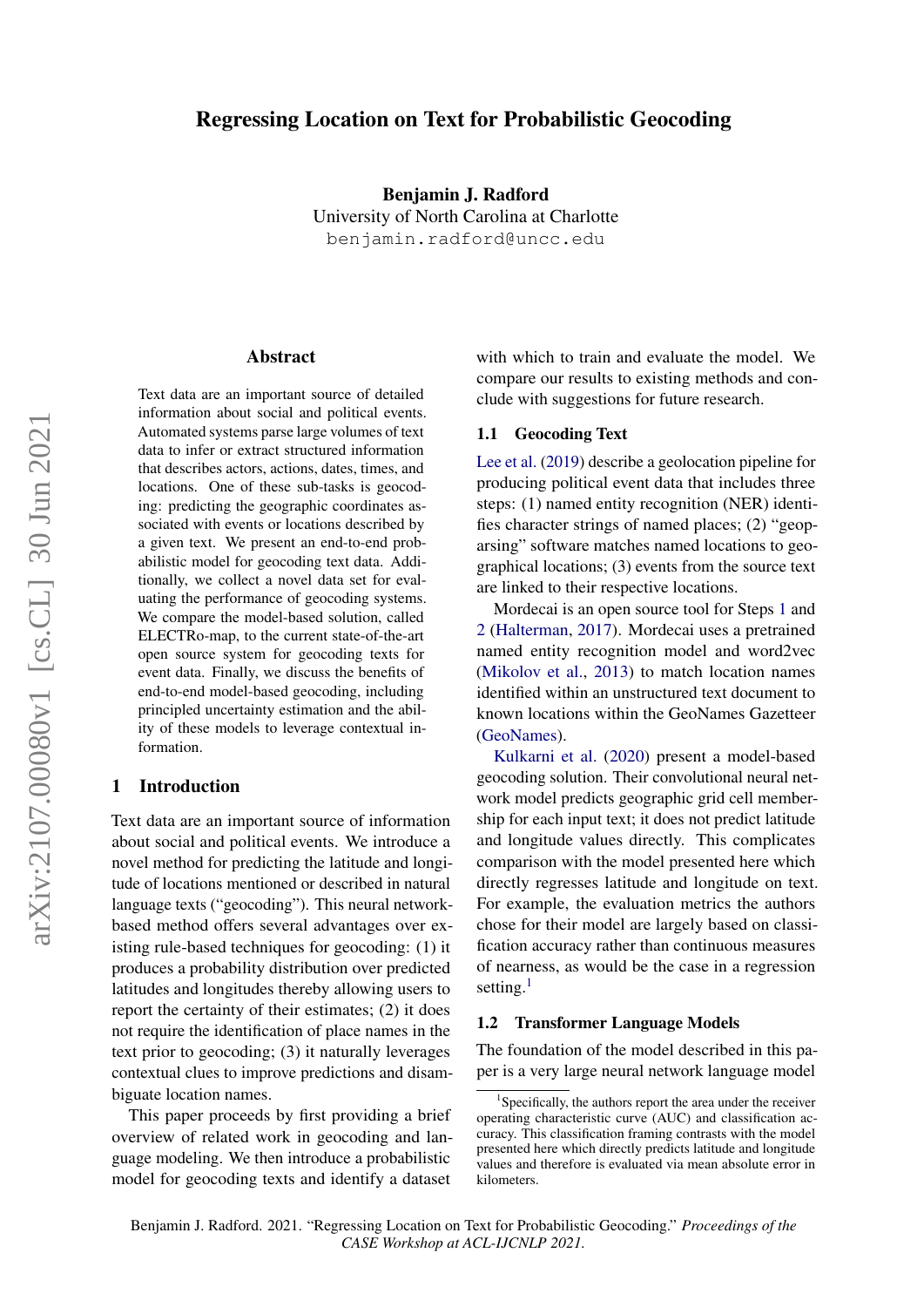called a transformer network, a "transformer." Typically, a transformer is trained on a large corpus with a self-supervised objective: either next sentence prediction and/or masked language prediction. This initial training is called "pretraining." However, these models have been shown to generalize very well to tasks for which they were not explicitly pretrained. With subsequent "fine-tuning," transformers can acquire the ability to accomplish new tasks with substantially fewer training examples than those with which they were pretrained. [Vaswani et al.](#page-4-5) [\(2017\)](#page-4-5) introduced the first transformer language model; the particular model used here is called DistilRoBERTa [\(Sanh et al.,](#page-4-6) [2019;](#page-4-6) [Liu et al.,](#page-4-7) [2019\)](#page-4-7).

## 2 Model

We introduce a model that is capable of performing Steps [1](#page-0-0) through  $3$  (§ [1.1\)](#page-0-4) end-to-end. That is, given training data exemplary of the desired mapping from text inputs,  $X$ , to geographic coordinates,  $Y$ , this model is fine-tuned such that it learns a function  $f(\mathbf{x}_i; \mathbf{W}) \to \hat{\mathbf{y}}_i$ , where **W** is the set of model parameters. This is a non-linear multivariate regression of latitude and longitude on text. We modify a pretrained DistilRoBERTa model by adding three fully-connected dense layers with sigmoid activation, an output ("head") layer, and a custom loss function. We use this model to minimize the negative log likelihood of a five component mixture of von Mises-Fisher (vMF) distributions conditional on the input text.

The von Mises distribution is an approximation of a univariate Gaussian distribution on the circumference of a circle. The vMF distribution generalizes the von Mises distribution beyond two dimensions to the surfaces of spheres and hyperspheres; when  $p = 2$ , the vMF distribution is equivalent to the the von Mises distribution.

Because the vMF distribution has support over the surface of the unit  $p - 1$  sphere in p Euclidean space, we must transform our geodetic coordinates (latitude and longitude) to Cartesian coordinates on this sphere. The formulae to do so, assuming a spherical Earth, are given by Equations [1–](#page-1-0)[3.](#page-1-1)

$$
x_i = \cos(\text{rad}_i^{lat}) \times \cos(\text{rad}_i^{lon}) \tag{1}
$$

$$
y_i = \cos(\text{rad}_i^{lat}) \times \sin(\text{rad}_i^{lon}) \tag{2}
$$

$$
z_i = \sin(\text{rad}_i^{lat})\tag{3}
$$

The vMF probability density function is given by Equation [4.](#page-1-2)  $\mu$ , the mean direction, is a point

in p space that falls on the unit  $p - 1$  sphere. A point  $x$  in  $p$  space can be projected onto this sphere by L2 normalization:  $x/||x||$ . The concentration parameter,  $\kappa$ , controls the dispersion of the distribution across the surface of the sphere.  $\kappa = 0$ corresponds to a uniform distribution over the entire sphere while  $\kappa = \infty$  corresponds to a point mass at  $\mu$ .  $I_{p/2-1}$  is the modified Bessel function of the first kind at order  $p/2 - 1$ .

<span id="page-1-2"></span>
$$
f_{vmf}(x; \mu, \kappa) = \frac{\kappa^{p/2 - 1}}{(2\pi)^{p/2} I_{p/2 - 1}(\kappa)} e^{(\kappa \mu^T x)} \quad (4)
$$

A probabilistic neural network model with a single vMF component is optimized by minimizing the negative log likelihood given in Equation [5.](#page-1-3)

<span id="page-1-3"></span>
$$
-L(\mathbf{W}) = -\sum_{i} \ln(f_{vmf}(\mathbf{y}_i; \hat{\mu}_i, \hat{\kappa}_i))
$$
 (5)  

$$
\hat{\mu}_i = f_{\mu}(\mathbf{x}_i; \mathbf{W})
$$
  

$$
\hat{\kappa}_i = f_{\kappa}(\mathbf{x}_i; \mathbf{W})
$$

The outputs of the neural network, given an input text  $x_i$ , are the parameters of a vMF distribution. Therefore, the model estimates a distribution over possible coordinates for a given input text. While the parameters of the neural network itself  $(W)$  are deterministic, predicting a probability distribution for each input text allows us to capture aleatoric uncertainty. Aleatoric uncertainty is the uncertainty inherent in the data themselves. In the case of geocoding text, this uncertainty may result from texts that do not distinguish between Springfield, IL and Springfield, GA, or from texts that refer to multiple locations (assuming that the model in question is unable to represent a multimodal distribution).

This uncertainty is unlikely to be homoskedastic; some texts will more precisely specify relevant locations than others. We allow for heteroskedastic uncertainty by estimating both the central tendency  $(\hat{\mu}_i)$  and the dispersion  $(\hat{\kappa}_i)$  of a target distribution.

Building on the negative vMF log likelihood loss described above, we optimize a neural network model to predict a mixture of vMF distributions.<sup>[2](#page-1-4)</sup> For every input text, the model predicts parameters for five vMF distributions in addition to a set of mixing probabilities. The mixing probabilities describe the weights associated with each of the five vMF components. In this way, the model can fit

<span id="page-1-4"></span><span id="page-1-1"></span><span id="page-1-0"></span><sup>2</sup>We use the Adam optimizer with a learning rate of  $5 \times 10^{-5}$  and train for five epochs [\(Kingma and Ba,](#page-4-8) [2015\)](#page-4-8). The network is difficult to train and a single-component vMF model failed to converge.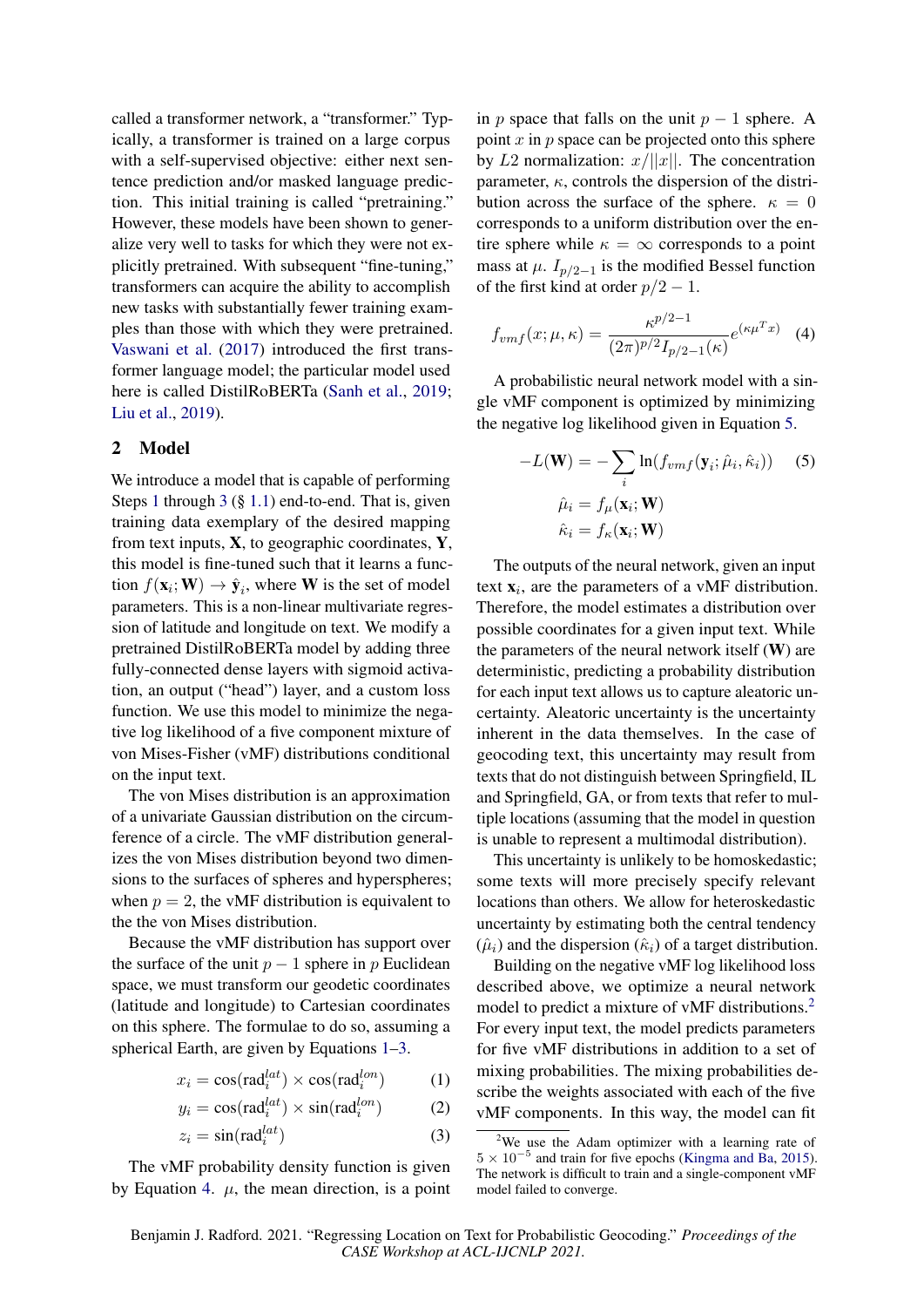<span id="page-2-1"></span>

|                         |        | highProb |        | <b>best</b> |        | random |        |
|-------------------------|--------|----------|--------|-------------|--------|--------|--------|
| <b>Model</b>            | n      | Mean     | Median | Mean        | Median | Mean   | Median |
| Mordecai                | 12,864 | 1101.3   | 161.9  | 348.8       | 14.3   | 1213.7 | 140.6  |
|                         |        | (24.1)   | (2.9)  | (13.5)      | (0.4)  | (24.0) | (3.5)  |
| Mordecai Complete Cases | 12,585 | 946.0    | 154.5  | 177.0       | 13.4   | 1076.7 | 134.0  |
|                         |        | (22.0)   | (3.1)  | (8.3)       | (0.3)  | (25.0) | (4.2)  |
| ELECTRo-map             | 12,864 | 108.1    | 44.1   | 96.8        | 44.0   | 6380.8 | 4814.5 |
|                         |        | (4.1)    | (0.4)  | (2.5)       | (0.4)  | (54.1) | (96.1) |

Table 1: Test set (out-of-sample) geocoding performance. Reported values are measured in kilometers. Bootstrap estimated standard errors in parentheses.

<span id="page-2-0"></span>

(a) "Hanover Lutheran Church is a Lutheran congregation in Cape Girardeau, Missouri, that is a member of the Lutheran Church-Missouri Synod..."





(b) "Salamanperä Strict Nature Reserve (Salamanperän luonnonpuisto) is home to Wolverine and Finnish Forest Reindeer (R. tarandus fennicus), and it is said..."



(c) "Houghton Library, on the south side of Harvard Yard adjacent to Widener Library, is Harvard University's primary repository for rare books and manuscripts..."

(d) "Pil (Persian –; also Romanized as Pīl; also known as Pel) is a village in Owzrud Rural District, Baladeh District, Nur County, Mazandaran Province, Iran...'

Figure 1: Predicted (diamond) and actual (star) coordinates. Contours represents 10% of the vMF mixture probability density. Approximately 95% of the probability density for each vMF mixture is shown in Figures [1a–1d.](#page-2-0)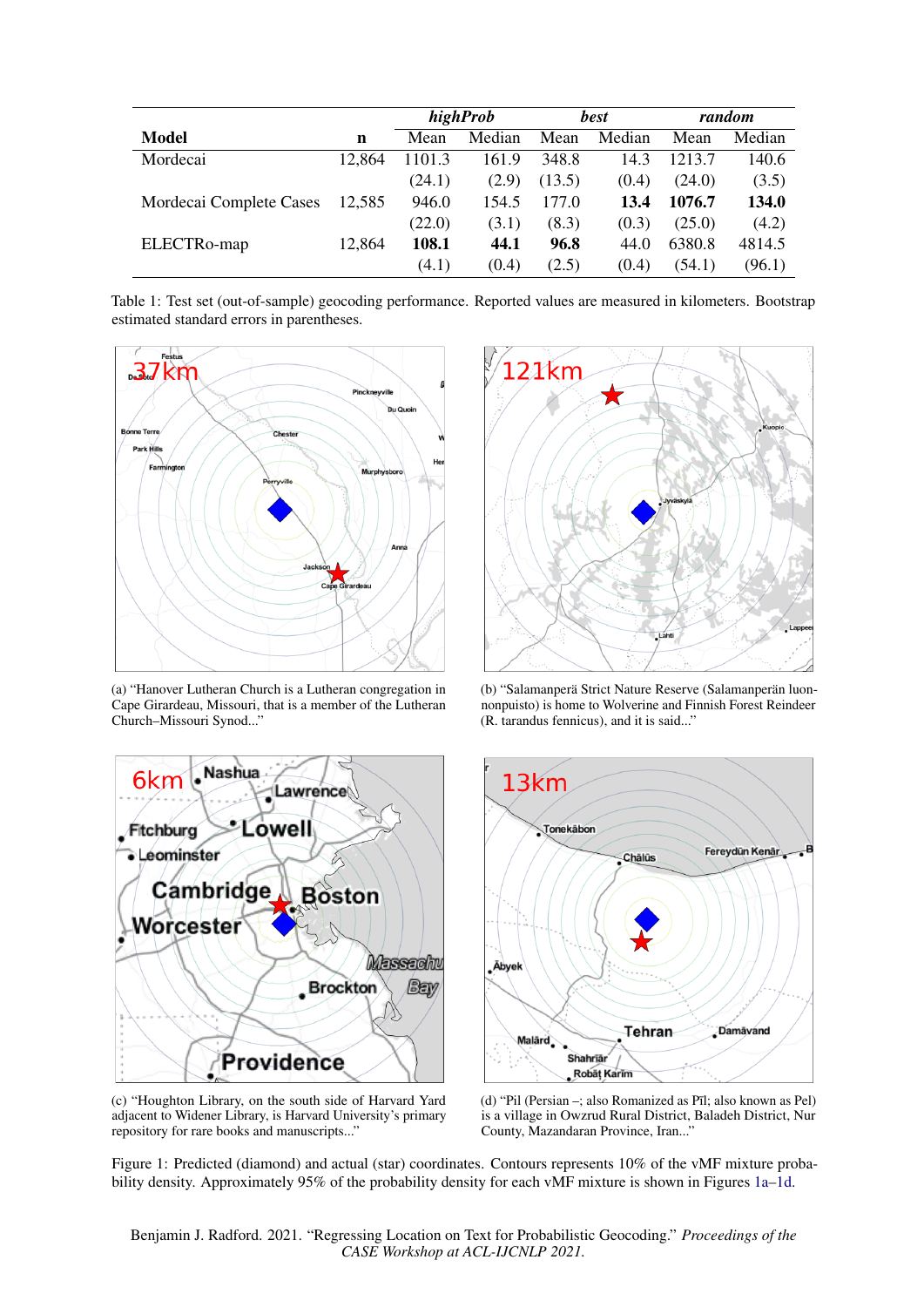a more flexible distributional shape than it would otherwise be able to with a single vMF component. Indexing the mixing components,  $\rho$ , by k, the revised loss function is given in Equation [6.](#page-3-0) We refer to this model as ELECTRo-map: End-to-end Location Estimation with Confidence via Transformer Regression.[3](#page-3-1)

$$
-L(\mathbf{W}) = -\sum_{k=1}^{5} \rho_k \sum_{i} \ln(f_{vmf}(\mathbf{y}_i; \hat{\mu}_{ik}, \hat{\kappa}_{ik}))
$$
\n(6)

# 3 Data

To evaluate ELECTRo-map, we collect data from all Wikipedia articles with coordinates linked to Wikidata.org.<sup>[4](#page-3-2)</sup> These data include the primary latitude and longitude associated with an article, globe, title, language, and extract attributes. The data were collected via the official Wikipedia API by iterating over the set of Wikipedia pages linked to Wikidata geographic entries. $5$  Together, the data comprise the introductory sections of 1,286,475 English language articles. Most of the excerpts are between one sentence and a couple paragraphs in length. Many of these texts contain references to multiple geographic locations, but each one only has one "correct" latitude and longitude pair that describes the precise location of the article's referent. These are partitioned into a training set (1,260,746 articles), a validation set (12,864 articles) and a test set  $(12,865$  $(12,865$  $(12,865$  articles).<sup>6</sup>

## 4 Evaluation

We compare the performance of ELECTRomap against Mordecai. Because Mordecai and ELECTRo-map can both return multiple results per text, we offer three solutions for aggregating results to a single latitude and longitude prediction per observation. The first is to take the single highest probability prediction (*highProb*).[7](#page-3-5) The second is to take the best prediction from the mixture (*best*).[8](#page-3-6)

The third is to take a random prediction from the mixture (*random*). Mordecai occasionally returns null results. In these cases, we impute a latitude and longitude pair of (0.0, 0.0). We also provide results for a complete cases analysis of Mordecai, omitting all 279 observations for which Mordecai failed to produce a geolocation.

<span id="page-3-0"></span>Results are shown in Table [1.](#page-2-1) In the best case scenario, that in which the location of interest is known a priori, Mordecai clearly outperforms ELECTRo-map. Mordecai's median error is only 13.4km. However, in the more likely scenario that a single geolocation is desired for a text and no a priori knowledge of the preferred prediction is available, ELECTRo-map outperforms Mordecai. Mean and median errors for ELECTRo-map are 108.1km and 44.1km, respectively, compared to 946km and 154.5km for Mordecai. These numbers also compare favorably to the [Kulkarni et al.](#page-4-4) [\(2020\)](#page-4-4) model; in addition to classification-based metrics, the authors report the mean distance between predicted grid cell centroids and target locations. They report mean errors of between 174km and 180km.<sup>[9](#page-3-7)</sup>

Four examples drawn from the test set are depicted in Figure [1.](#page-2-0) Predicted and actual locations are given as well as contours denoting the probability density associated with the predicted distribution. Each contour represents one decile. Each subfigure represents roughly 95% of the probability density. Captions give abridged excerpts of the associated input texts.

# 5 Conclusion

When humans perform geocoding manually, they often rely on contextual clues for assistance. Those clues may or may not come from the text itself. For instance, the presence of other named entities, like sports teams, may help human coders to distinguish between Washington state and Washington D.C. Automated processes for geocoding should also make use of contextual clues.

Model-based geocoding offers a natural method for both incorporating contextual clues and for dealing with the uncertainties that arise while geocoding. ELECTRo-map, for instance, quantifies uncertainty by estimating a mixture of probability distributions over likely geographic coordinates. Furthermore, model-based geocoding offers the ability to fine-tune for specific tasks: researchers

<span id="page-3-2"></span><span id="page-3-1"></span><sup>3</sup>[https://tfwiki.net/wiki/Electro\\_map](https://tfwiki.net/wiki/Electro_map) 4 Found at [https://www.wikidata.org/wiki/](https://www.wikidata.org/wiki/Q15181105) [Q15181105](https://www.wikidata.org/wiki/Q15181105)

<span id="page-3-4"></span><span id="page-3-3"></span><sup>5</sup><https://en.wikipedia.org/w/api.php>

<sup>&</sup>lt;sup>6</sup>Test set size is kept small due to hardware limitations and the speed of Mordecai.

<span id="page-3-5"></span><sup>&</sup>lt;sup>7</sup>While ELECTRo-map produces proper probabilities for each component, Mordecai only produces a country-level confidence score.

<span id="page-3-6"></span><sup>&</sup>lt;sup>8</sup>Note that this rule requires knowledge of the target latitude and longitude. It therefore represents an unrealistic ideal scenario.

<span id="page-3-7"></span><sup>&</sup>lt;sup>9</sup>Note that the data sets in these two papers, while both based on Wikipedia, are distinct.